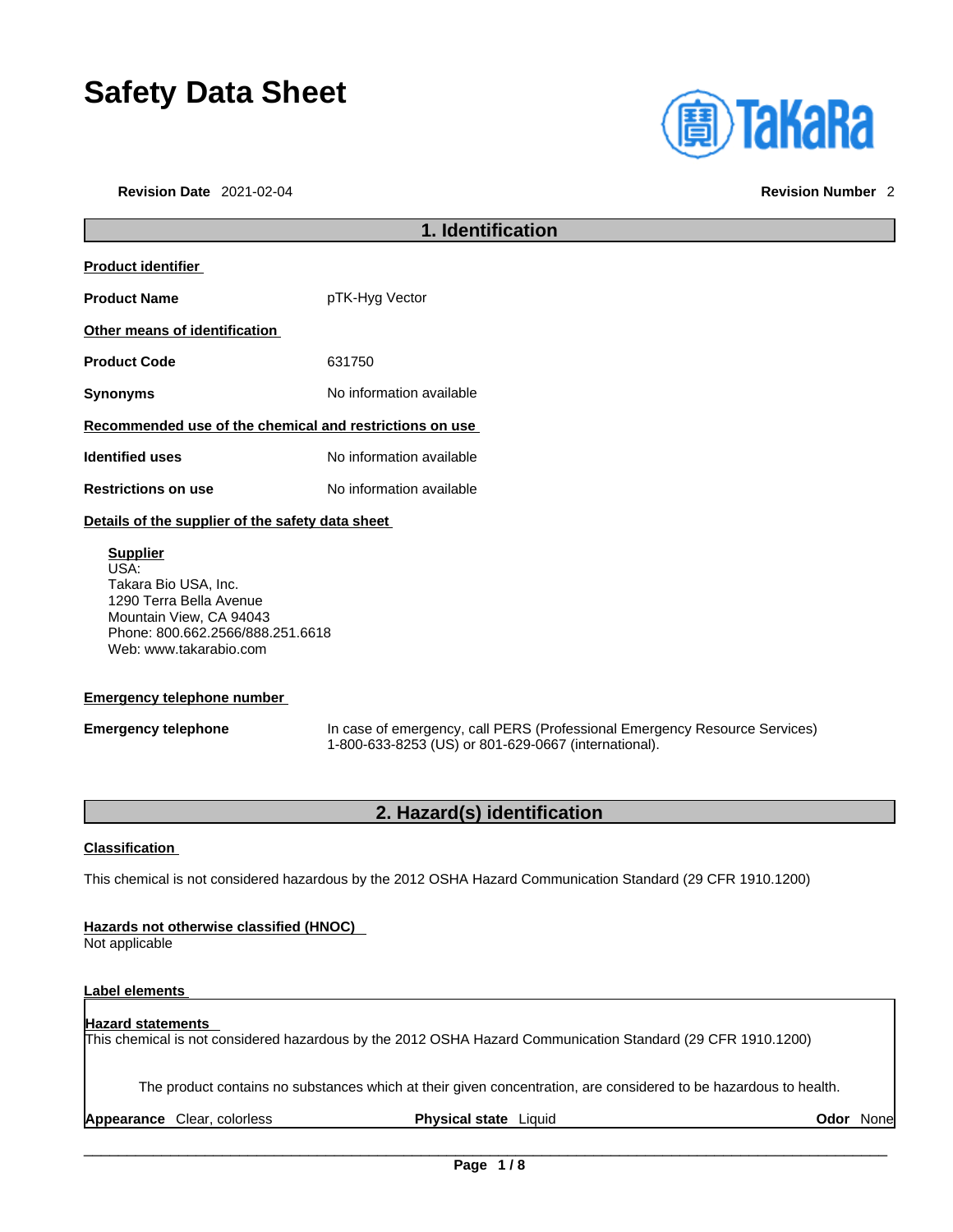#### **Other information**

No information available.

# **3. Composition/information on ingredients**

### **Substance**

| name<br>UITEITIIU AI                   | No                               | $M_{\rm c}$<br>eight-% | <b>COO</b> rat<br>ag<br><b>SELIEL</b> |
|----------------------------------------|----------------------------------|------------------------|---------------------------------------|
| (-Hvr<br>nocr<br>nıa.<br>יונז<br>ιαδιι | .<br>יר<br>ົ ^ ຕ<br>' ASMIL<br>v | n o<br>٠U٠<br>ು        |                                       |

| <b>Description of first aid measures</b><br><b>Inhalation</b><br>Eye contact<br><b>Skin contact</b> | Remove to fresh air.<br>Rinse thoroughly with plenty of water for at least 15 minutes, lifting lower and upper eyelids.<br>Consult a physician. |
|-----------------------------------------------------------------------------------------------------|-------------------------------------------------------------------------------------------------------------------------------------------------|
|                                                                                                     |                                                                                                                                                 |
|                                                                                                     |                                                                                                                                                 |
|                                                                                                     |                                                                                                                                                 |
|                                                                                                     | Wash skin with soap and water.                                                                                                                  |
| Ingestion                                                                                           | Clean mouth with water and drink afterwards plenty of water.                                                                                    |
| Most important symptoms and effects, both acute and delayed                                         |                                                                                                                                                 |
| <b>Symptoms</b>                                                                                     | No information available.                                                                                                                       |
|                                                                                                     | Indication of any immediate medical attention and special treatment needed                                                                      |
| <b>Note to physicians</b>                                                                           | Treat symptomatically.                                                                                                                          |
|                                                                                                     | 5. Fire-fighting measures                                                                                                                       |
| <b>Suitable Extinguishing Media</b>                                                                 | Use extinguishing measures that are appropriate to local circumstances and the<br>surrounding environment.                                      |
| <b>Large Fire</b>                                                                                   | CAUTION: Use of water spray when fighting fire may be inefficient.                                                                              |
| Unsuitable extinguishing media                                                                      | Do not scatter spilled material with high pressure water streams.                                                                               |
| Specific hazards arising from the<br>chemical                                                       | No information available.                                                                                                                       |
| <b>Explosion Data</b><br>Sensitivity to mechanical impact None.                                     |                                                                                                                                                 |
| Sensitivity to static discharge                                                                     | None.                                                                                                                                           |
| Special protective equipment for<br>fire-fighters                                                   | Firefighters should wear self-contained breathing apparatus and full firefighting turnout<br>gear. Use personal protection equipment.           |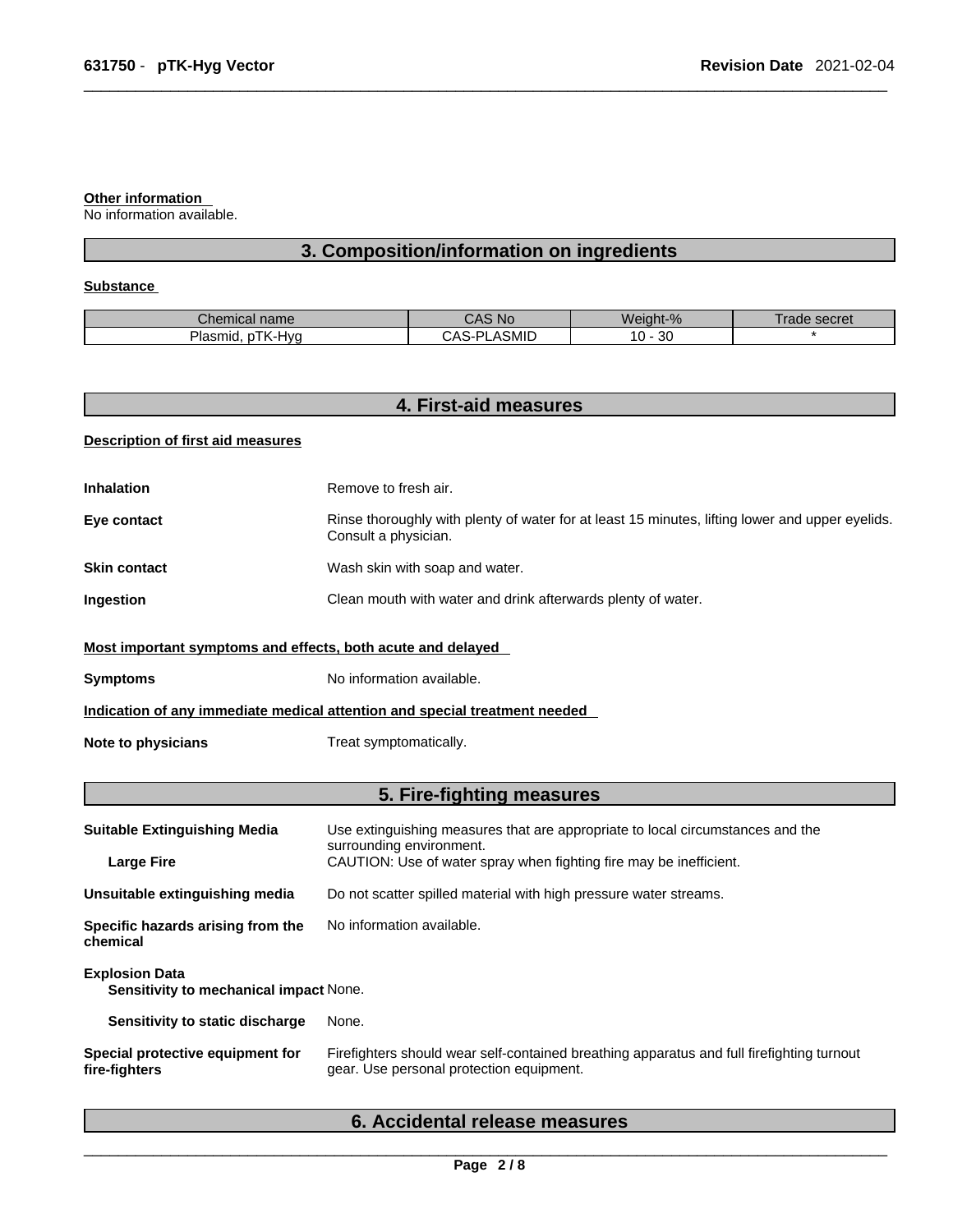### **Personal precautions, protective equipment and emergency procedures**

**Personal precautions** Ensure adequate ventilation.

| Methods and material for containment and cleaning up |                                                       |  |
|------------------------------------------------------|-------------------------------------------------------|--|
| <b>Methods for containment</b>                       | Prevent further leakage or spillage if safe to do so. |  |
| Methods for cleaning up                              | Pick up and transfer to properly labeled containers.  |  |

## **7. Handling and storage**

**Precautions for safe handling**

**Advice on safe handling** Handle in accordance with good industrial hygiene and safety practice.

### **Conditions for safe storage, including any incompatibilities**

**Storage Conditions** Keep container tightly closed in a dry and well-ventilated place.

## **8. Exposure controls/personal protection**

### **Control parameters**

| <b>Appropriate engineering controls</b>                               |                                                                                                                                                                             |  |
|-----------------------------------------------------------------------|-----------------------------------------------------------------------------------------------------------------------------------------------------------------------------|--|
| <b>Engineering controls</b>                                           | <b>Showers</b><br>Eyewash stations<br>Ventilation systems.                                                                                                                  |  |
| Individual protection measures, such as personal protective equipment |                                                                                                                                                                             |  |
| <b>Eye/face protection</b>                                            | No special protective equipment required.                                                                                                                                   |  |
|                                                                       |                                                                                                                                                                             |  |
| Skin and body protection                                              | No special protective equipment required.                                                                                                                                   |  |
| <b>Respiratory protection</b>                                         | No protective equipment is needed under normal use conditions. If exposure limits are<br>exceeded or irritation is experienced, ventilation and evacuation may be required. |  |
| General hygiene considerations                                        | Handle in accordance with good industrial hygiene and safety practice.                                                                                                      |  |

### **9. Physical and chemical properties**

| Information on basic physical and chemical properties |                          |  |
|-------------------------------------------------------|--------------------------|--|
| <b>Physical state</b>                                 | Liauid                   |  |
| Appearance                                            | Clear, colorless         |  |
| Color                                                 | Clear                    |  |
| Odor                                                  | <b>None</b>              |  |
| <b>Odor Threshold</b>                                 | No information available |  |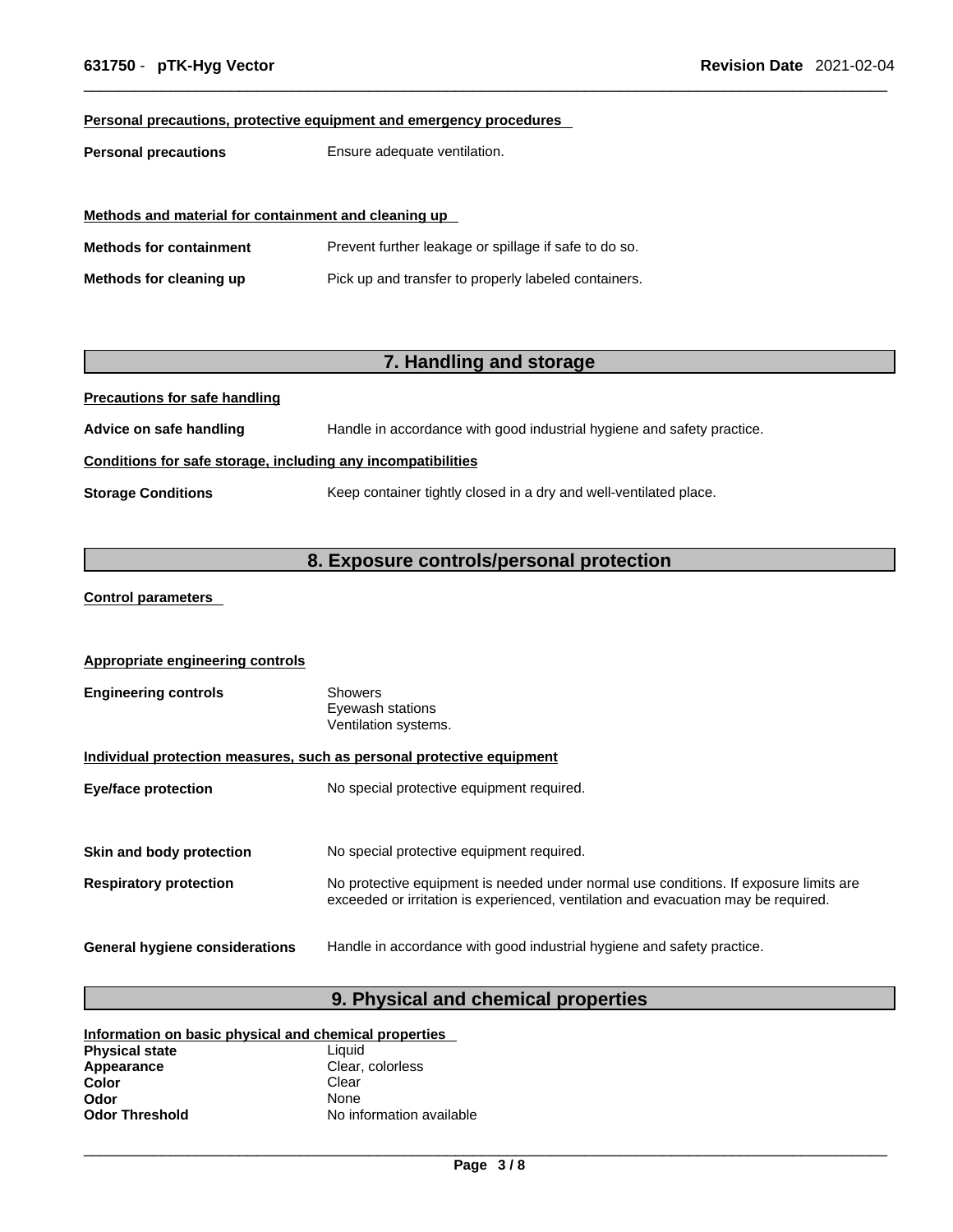| <b>Property</b>                  | <b>Values</b>                | Remarks • Method |  |
|----------------------------------|------------------------------|------------------|--|
| рH                               |                              | None known       |  |
| Melting point / freezing point   | No data available            | None known       |  |
| Boiling point/boiling range (°C) | No data available            | None known       |  |
| <b>Flash point</b>               | No data available            | Open cup         |  |
| <b>Evaporation Rate</b>          | no data available            | None known       |  |
| Flammability (solid, gas)        | no data available            | None known       |  |
| <b>Flammability Limit in Air</b> |                              | None known       |  |
| <b>Upper flammability limit:</b> | No data available            |                  |  |
| Lower flammability limit:        | No data available            |                  |  |
| Vapor pressure                   | no data available            | None known       |  |
| Vapor density                    | No data available            | None known       |  |
| <b>Relative density</b>          |                              | None known       |  |
| <b>Water solubility</b>          | No data available            | None known       |  |
| Solubility in other solvents     | no data available            | None known       |  |
| <b>Partition coefficient</b>     | no data available            | None known       |  |
| <b>Autoignition temperature</b>  | No data available            | None known       |  |
| <b>Decomposition temperature</b> |                              | None known       |  |
| <b>Kinematic viscosity</b>       | No data available            | None known       |  |
| <b>Dynamic Viscosity</b>         | no data available            | None known       |  |
| <b>Other information</b>         |                              |                  |  |
| <b>Explosive properties</b>      | No information available     |                  |  |
| <b>Oxidizing properties</b>      | No information available     |                  |  |
| <b>Softening point</b>           | No information available     |                  |  |
| <b>Molecular Weight</b>          | No information available     |                  |  |
| <b>VOC Content (%)</b>           | No information available     |                  |  |
| <b>Liquid Density</b>            | No information available     |                  |  |
| <b>Bulk Density</b>              | No information available     |                  |  |
|                                  | 10. Stability and reactivity |                  |  |

| <b>Reactivity</b>                  | No information available.                                                  |
|------------------------------------|----------------------------------------------------------------------------|
| <b>Chemical stability</b>          | Stable under normal conditions.                                            |
| Possibility of hazardous reactions | None under normal processing.                                              |
| <b>Conditions to Avoid</b>         | None known based on information supplied.                                  |
| Incompatible materials             | None known based on information supplied.                                  |
|                                    | Hazardous decomposition products None known based on information supplied. |

# **11. Toxicological information**

### **Information on likely routes of exposure**

| Symptoms                                                                     | No information available.                                         |  |
|------------------------------------------------------------------------------|-------------------------------------------------------------------|--|
| Symptoms related to the physical, chemical and toxicological characteristics |                                                                   |  |
| Ingestion                                                                    | Specific test data for the substance or mixture is not available. |  |
| <b>Skin contact</b>                                                          | Specific test data for the substance or mixture is not available. |  |
| Eye contact                                                                  | Specific test data for the substance or mixture is not available. |  |
| <b>Inhalation</b>                                                            | Specific test data for the substance or mixture is not available. |  |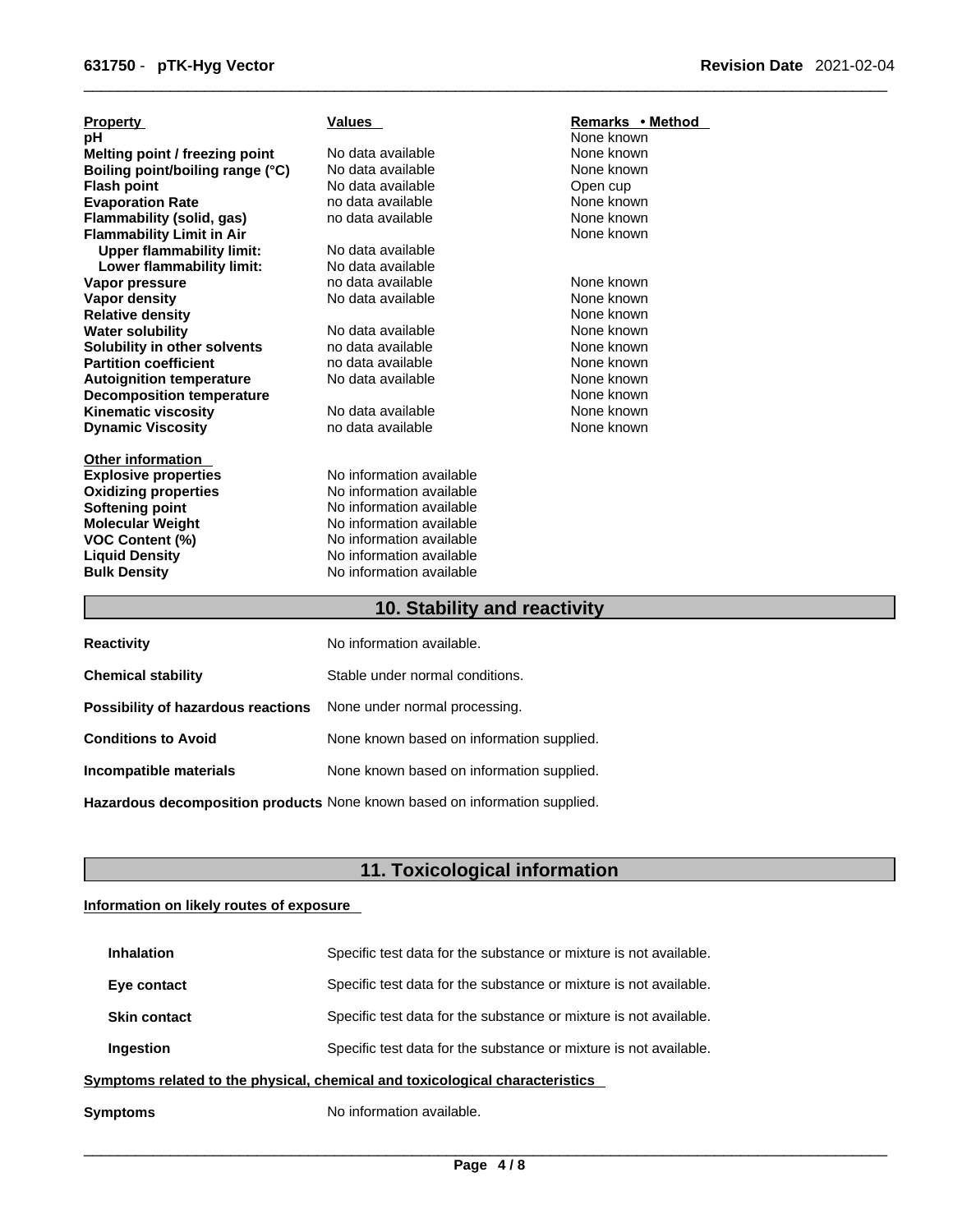### **Acute toxicity**

**Numerical measures of toxicity** No information available

| Delayed and immediate effects as well as chronic effects from short and long-term exposure |                           |  |
|--------------------------------------------------------------------------------------------|---------------------------|--|
| <b>Skin corrosion/irritation</b>                                                           | No information available. |  |
| Serious eye damage/eye irritation                                                          | No information available. |  |
| Respiratory or skin sensitization                                                          | No information available. |  |
| Germ cell mutagenicity                                                                     | No information available. |  |
| Carcinogenicity                                                                            | No information available. |  |
| <b>Reproductive toxicity</b>                                                               | No information available. |  |
| <b>STOT - single exposure</b>                                                              | No information available. |  |
| <b>STOT - repeated exposure</b>                                                            | No information available. |  |
| <b>Aspiration hazard</b>                                                                   | No information available. |  |
| Other adverse effects                                                                      | No information available. |  |
| <b>Interactive effects</b>                                                                 | No information available. |  |
|                                                                                            |                           |  |

# **12. Ecological information**

| <b>Ecotoxicity</b>                   | The environmental impact of this product has not been fully investigated. |
|--------------------------------------|---------------------------------------------------------------------------|
| <b>Persistence and degradability</b> | No information available.                                                 |
| <b>Bioaccumulation</b>               | There is no data for this product.                                        |
| Other adverse effects                | No information available.                                                 |

# **13. Disposal considerations**

### **Waste treatment methods**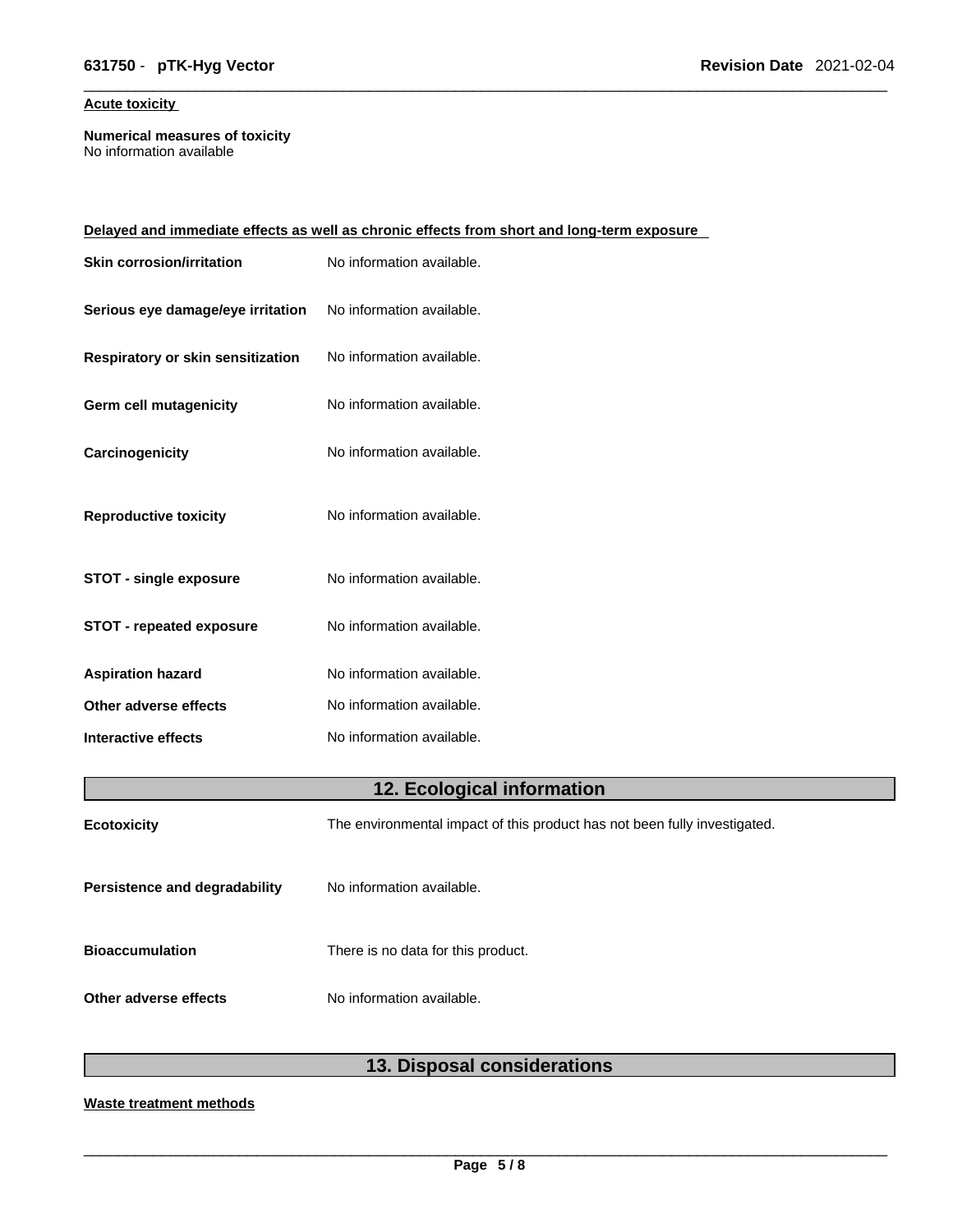| Waste from residues/unused    | Dispose of in accordance with local regulations. Dispose of waste in accordance with |
|-------------------------------|--------------------------------------------------------------------------------------|
| products                      | environmental legislation.                                                           |
| <b>Contaminated packaging</b> | Do not reuse empty containers.                                                       |

**14. Transport information** 

| <b>DOT</b>  | Not regulated |
|-------------|---------------|
| <b>TDG</b>  | Not regulated |
| <b>MEX</b>  | Not regulated |
| ICAO (air)  | Not regulated |
| <b>IATA</b> | Not regulated |
| <b>IMDG</b> | Not regulated |
| <b>RID</b>  | Not regulated |
| <b>ADR</b>  | Not regulated |
| ADN         | Not regulated |
|             |               |

### **15. Regulatory information**

### **International Inventories**

```
TSCA -.
```
\*Contact supplier for details. One or more substances in this product are either not listed on the US TSCA inventory, listed on the confidential US TSCA inventory or are otherwise exempted from inventory listing requirements

| <b>DSL/NDSL</b>      |   |
|----------------------|---|
| <b>EINECS/ELINCS</b> |   |
| <b>ENCS</b>          |   |
| <b>IECSC</b>         | ٠ |
| KECL                 |   |
| <b>PICCS</b>         |   |
| <b>AICS</b>          |   |
|                      |   |

 **Legend:** 

 **TSCA** - United States Toxic Substances Control Act Section 8(b) Inventory

 **DSL/NDSL** - Canadian Domestic Substances List/Non-Domestic Substances List

 **EINECS/ELINCS** - European Inventory of Existing Chemical Substances/European List of Notified Chemical Substances

 **ENCS** - Japan Existing and New Chemical Substances

 **IECSC** - China Inventory of Existing Chemical Substances

 **KECL** - Korean Existing and Evaluated Chemical Substances

 **PICCS** - Philippines Inventory of Chemicals and Chemical Substances

 **AICS** - Australian Inventory of Chemical Substances

### **US Federal Regulations**

### **SARA 313**

Section 313 of Title III of the Superfund Amendments and Reauthorization Act of 1986 (SARA). This product does not contain any chemicals which are subject to the reporting requirements of the Act and Title 40 of the Code of Federal Regulations, Part 372.

### **SARA 311/312 Hazard Categories**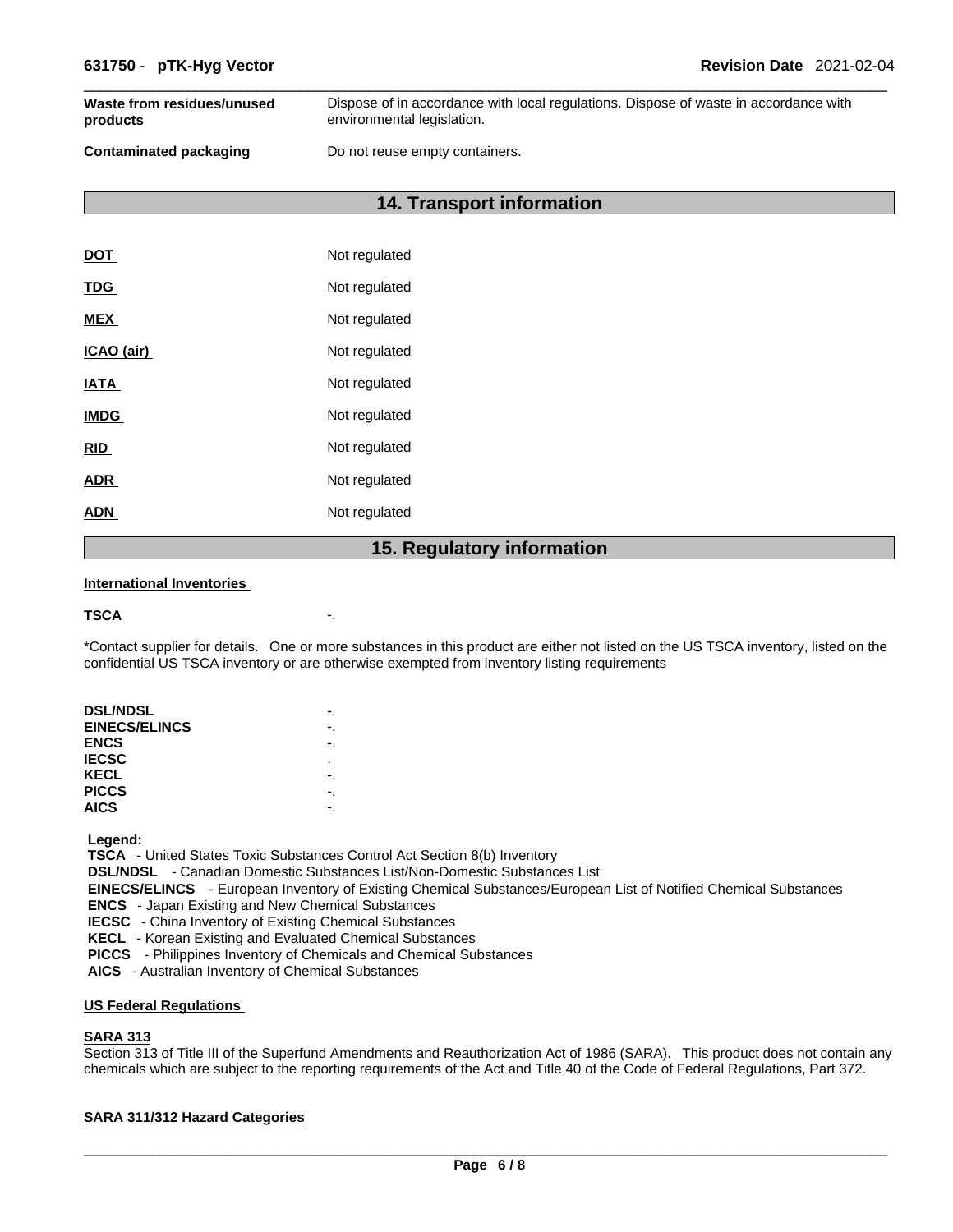Should this product meet EPCRA 311/312 Tier reporting criteria at 40 CFR 370, refer to Section 2 of this SDS for appropriate classifications.

### **CWA (Clean WaterAct)**

This product does not contain any substances regulated as pollutants pursuant to the Clean Water Act (40 CFR 122.21 and 40 CFR 122.42).

### **CERCLA**

This material, as supplied, does not contain any substances regulated as hazardous substances under the Comprehensive Environmental Response Compensation and Liability Act (CERCLA) (40 CFR 302) or the Superfund Amendments and Reauthorization Act (SARA) (40 CFR 355). There may be specific reporting requirements at the local, regional, or state level pertaining to releases of this material.

### **US State Regulations**

### **California Proposition 65**

This product does not contain any Proposition 65 chemicals.

### **U.S. State Right-to-Know Regulations**

This product does not contain any substances regulated under applicable state right-to-know regulations

### **U.S. EPA Label Information**

### **EPA Pesticide Registration Number** Not applicable

|                            |                                                                                                                       | <b>16. Other information</b>                   |                                            |                                            |  |
|----------------------------|-----------------------------------------------------------------------------------------------------------------------|------------------------------------------------|--------------------------------------------|--------------------------------------------|--|
| <b>NFPA</b><br><b>HMIS</b> | Health hazards 0<br>Health hazards 0                                                                                  | <b>Flammability 0</b><br><b>Flammability</b> 0 | Instability 0<br><b>Physical hazards</b> 0 | Special hazards -<br>Personal protection X |  |
|                            | Key or legend to abbreviations and acronyms used in the safety data sheet                                             |                                                |                                            |                                            |  |
|                            | Legend Section 8: EXPOSURE CONTROLS/PERSONAL PROTECTION                                                               |                                                |                                            |                                            |  |
| <b>TWA</b>                 | Time weighted average                                                                                                 | STEL                                           |                                            | Short term exposure limit                  |  |
| Ceiling                    | Maximum limit value                                                                                                   | $\star$                                        |                                            | Skin designation                           |  |
|                            | Key literature references and sources for data used to compile the SDS                                                |                                                |                                            |                                            |  |
|                            | Agency for Toxic Substances and Disease Registry (ATSDR)                                                              |                                                |                                            |                                            |  |
|                            | U.S. Environmental Protection Agency ChemView Database                                                                |                                                |                                            |                                            |  |
|                            | European Food Safety Authority (EFSA)                                                                                 |                                                |                                            |                                            |  |
|                            | EPA (Environmental Protection Agency)                                                                                 |                                                |                                            |                                            |  |
|                            | Acute Exposure Guideline Level(s) (AEGL(s))                                                                           |                                                |                                            |                                            |  |
|                            | U.S. Environmental Protection Agency Federal Insecticide, Fungicide, and Rodenticide Act                              |                                                |                                            |                                            |  |
|                            | U.S. Environmental Protection Agency High Production Volume Chemicals                                                 |                                                |                                            |                                            |  |
| Food Research Journal      |                                                                                                                       |                                                |                                            |                                            |  |
|                            | Hazardous Substance Database                                                                                          |                                                |                                            |                                            |  |
|                            | International Uniform Chemical Information Database (IUCLID)                                                          |                                                |                                            |                                            |  |
| Japan GHS Classification   |                                                                                                                       |                                                |                                            |                                            |  |
|                            | Australia National Industrial Chemicals Notification and Assessment Scheme (NICNAS)                                   |                                                |                                            |                                            |  |
|                            | NIOSH (National Institute for Occupational Safety and Health)<br>National Library of Medicine's ChemID Plus (NLM CIP) |                                                |                                            |                                            |  |
|                            | National Library of Medicine's PubMed database (NLM PUBMED)                                                           |                                                |                                            |                                            |  |
|                            | National Toxicology Program (NTP)                                                                                     |                                                |                                            |                                            |  |
|                            | New Zealand's Chemical Classification and Information Database (CCID)                                                 |                                                |                                            |                                            |  |
|                            | Organization for Economic Co-operation and Development Environment, Health, and Safety Publications                   |                                                |                                            |                                            |  |
|                            | Organization for Economic Co-operation and Development High Production Volume Chemicals Program                       |                                                |                                            |                                            |  |
|                            | Organization for Economic Co-operation and Development Screening Information Data Set                                 |                                                |                                            |                                            |  |
| World Health Organization  |                                                                                                                       |                                                |                                            |                                            |  |
|                            |                                                                                                                       |                                                |                                            |                                            |  |